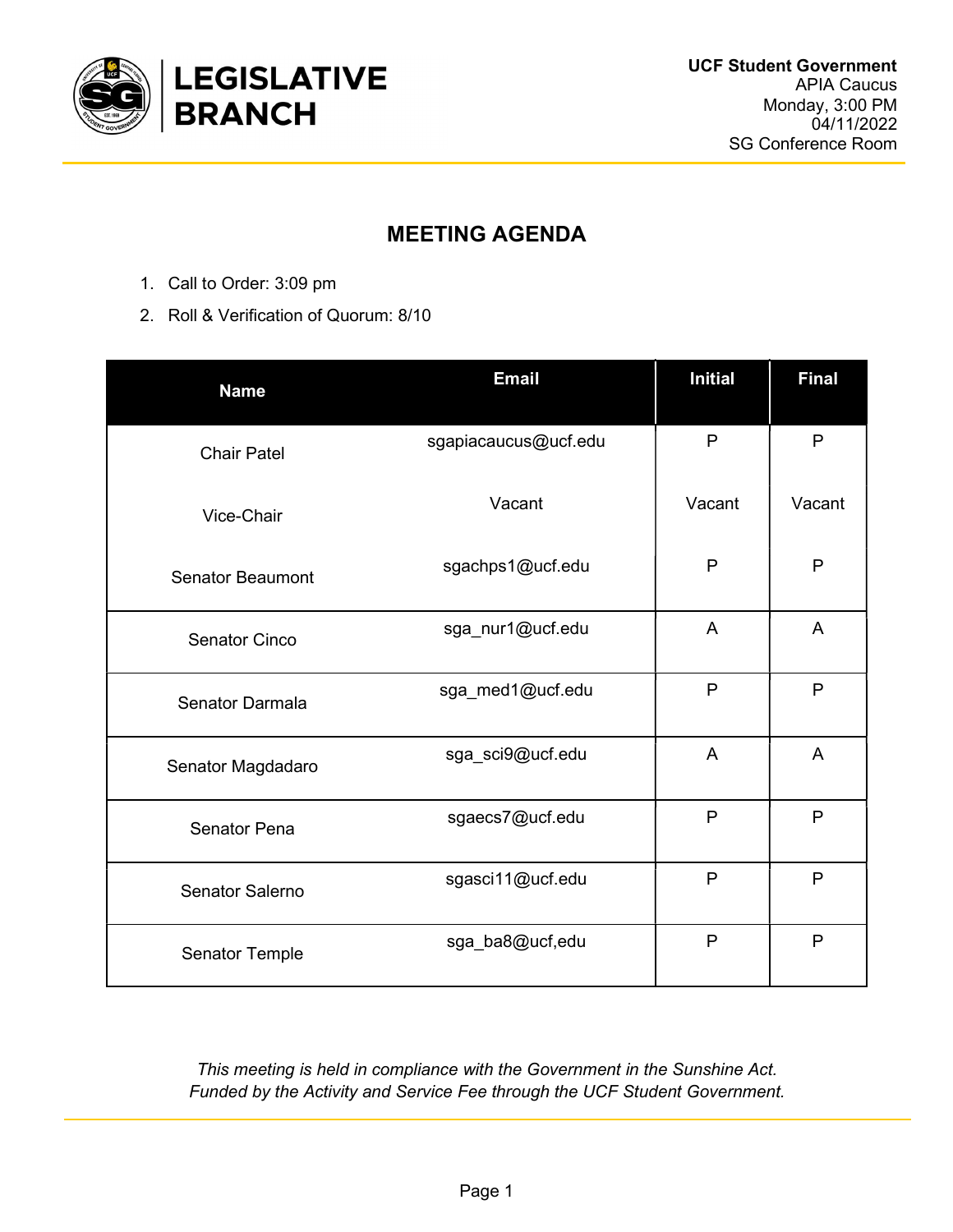

| Senator Yalamanchili   | sgamed3@ucf.edu       | P |
|------------------------|-----------------------|---|
| <b>Coordinator Lee</b> | sga_diversity@ucf.edu |   |

- 3. Approval of the Minutes: 03/22/22; Approved by GC
- 4. Approval of the Agenda: Approved by GC
- 5. Open Forum:
- 6. Announcements from the Chair:
	- a. Thank you for voting me in. I will not fail you.
- 7. Announcements from the Vice-Chair:
	- a. None
- 8. Announcements from Caucus Members:
	- a. Pro-Temp Ciresi
		- i. Hello Everyone!
		- ii. I'll be hosting interviews for the Deputy Positions and appointing them to be confirmed this Thursday.
		- iii. The deadline to submit legislation to me is Wednesday at 5 pm, give me a notice in advance if you think you might be late.
		- iv. 1:1's will only be available on Friday this week due to my busy schedule but if you have any questions or need assistance feel free to reach out to me through Group Me or my email
			- 1. Calenderly Link to Schedule 1:1's: https://calendly.com/pro-temp/1-1 with-pro-temp-ciresi
		- v. If you still haven't had a New Member Orientation yet, those won't be offered until the beginning of the Summer Session.
		- vi. Caucus Chairs
			- 1. Vice-Chair elections will be held next week
			- 2. You're responsible for submitting your minutes this week
			- 3. Schedule a 1:1 with me
	- b. Coordinator Lee: Typically, APIA Heritage Month is in May, but due to the student schedule, APAM at UCF typically celebrates between March and April. It concludes on April 20th. It's a really exciting event, as the RSOs come out and celebrate the end of the year together. There are scholarships and awards that are handed out.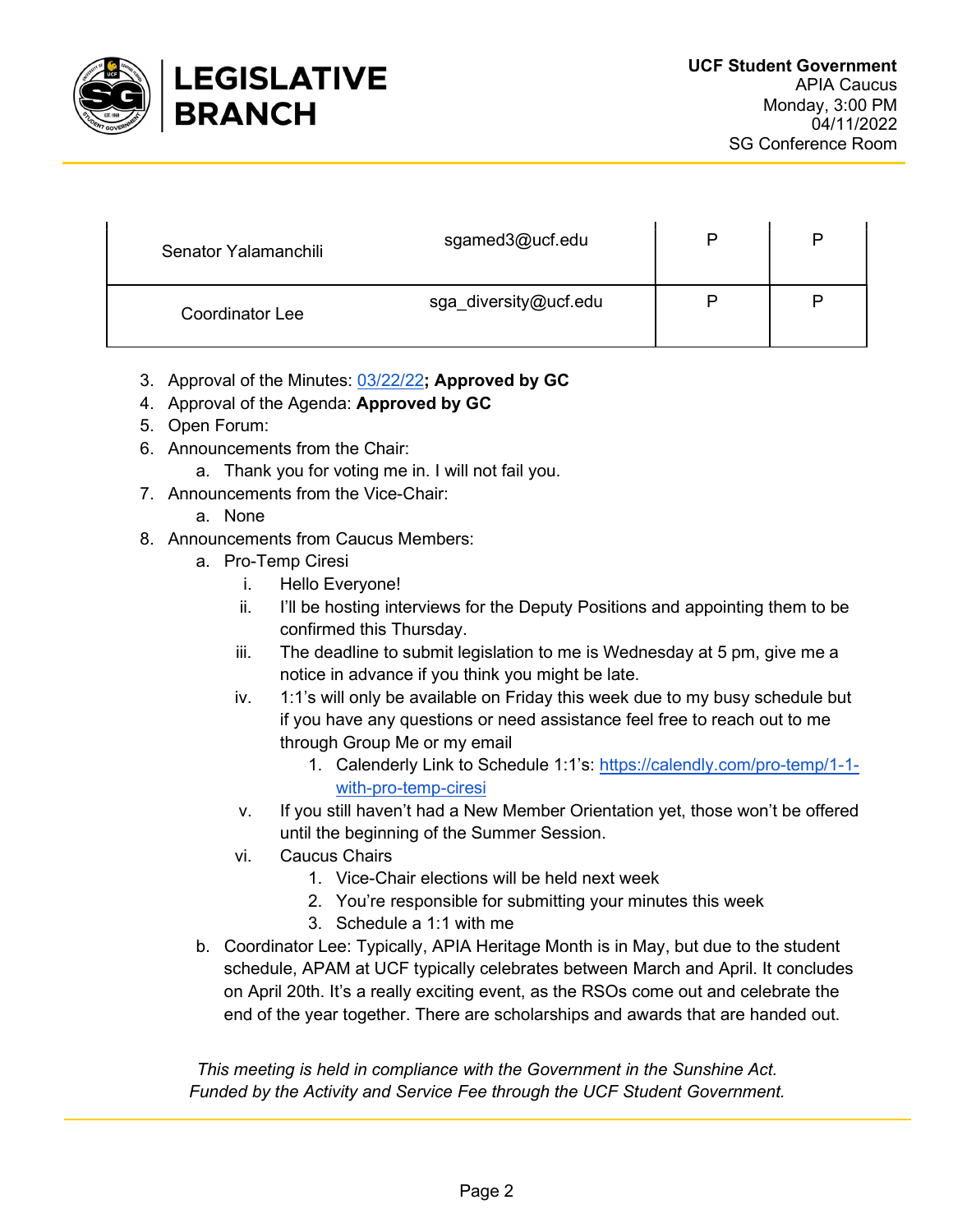

Again, this happens on April 20th at 6 p.m. in Cape Florida Ballroom. Please come out if you're able to! APAC held the ex-officio seat last semester, and it would be great to have SG presence to get more RSOs to hold ex-officio seats on the caucus.

- 9. Announcements from Non-Caucus Members:
	- a. None
- 10. Old Business:
	- a. None
- 11. New Business:
	- a. None
- 12. Member Discussion:
	- a. None
- 13. Miscellaneous Business:
	- a. Chair Elections
		- i. Nominations
			- 1. Senator Patel
		- ii. Speeches
			- 1. Senator Patel: I have never served as a chair or a vice chair, as I am new to Senate. As an Asian American student myself, this caucus was a priority for me. I feel that I will do well in this role, despite the fact that it will be a learning process for me. I was not on SGLC, and I recognize that I will have to learn as I go. I believe I can dedicate time and effort to this role and try to do my best to fill VC Temple's shoes.
		- iii. Questioning
			- 1. Temple: How do you intend to make up for your lack of experience in this role?
				- a. Patel: I will use VC Temple as my mentor, and I will seek him out to answer questions and provide information.
			- 2. Yalamanchili: Are you a member of any Asian American clubs or RSOs, have you interacted with them, and how will you serve their needs?
				- a. Patel: I am involved with ISA, although I am not officially a part of the club. Ethan also informed me that APAC is a very prominent RSO on campus, so I will likely join their RSO and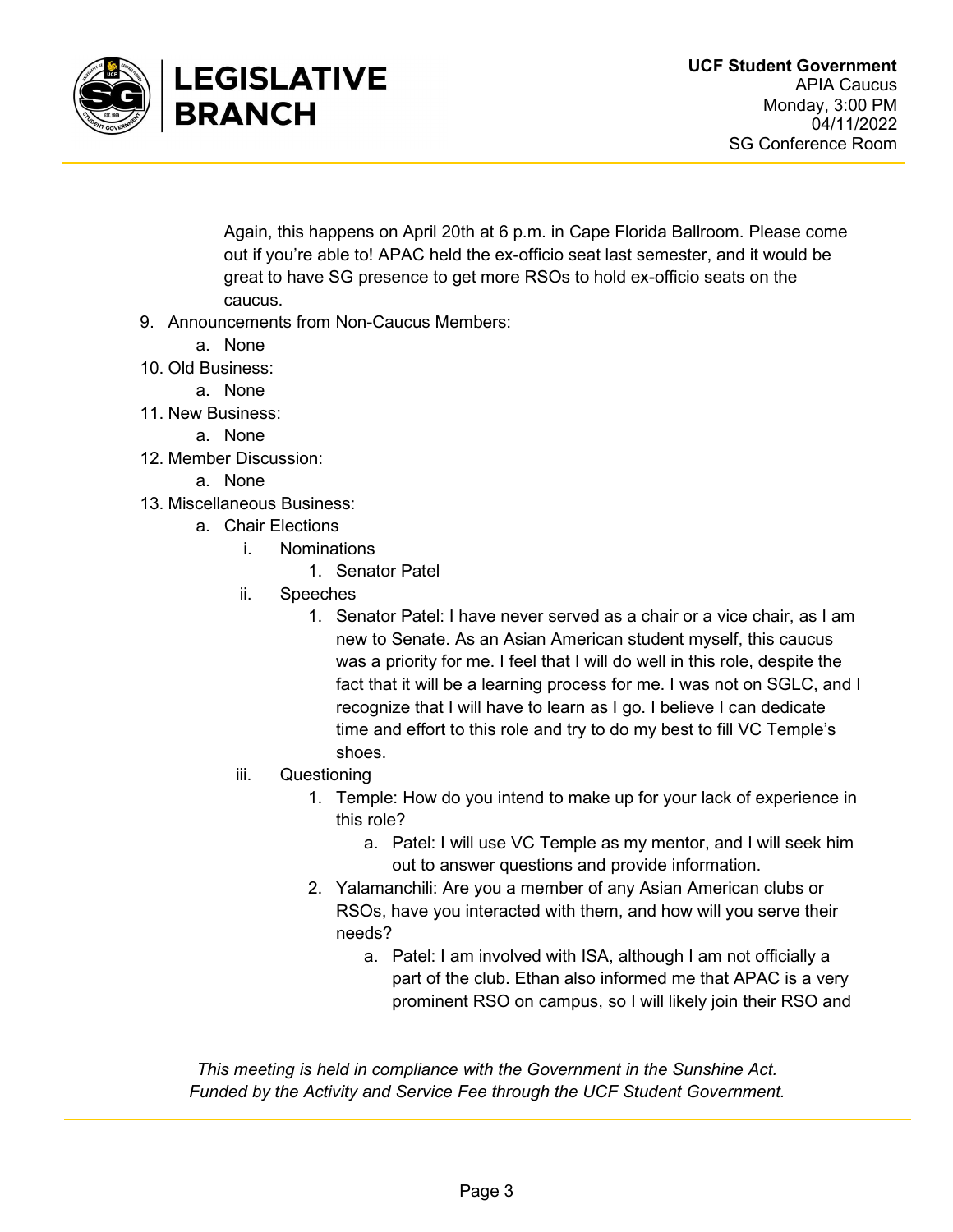

form a good relationship with their members to further the caucus's relationship with them.

- 3. Lee: What is your experience as an Asian American on campus, and what are some important issues that could be elevated/amplified through SG?
	- a. Patel: I feel like UCF has been very welcoming and accepting of my Asian American identity. I have not had any issues on campus, but I have had friends that have had issues. I feel like the advantage for me as a member of SG would be having a platform to work on issues that others have seen. I haven't had a platform to work on diversity before, but I hope to do that through this role. I would like to make a form where diverse students can report issues related to DEI or advocacy ideas.
- 4. Salerno: What are some of the initiatives that you would like the caucus to see?
	- a. Patel: Get more funding for Asian clubs (like ISA). A lot of their events have been canceled because of a lack of funding. It would be cool to have Asian RSOs sponsored by SG in the future to keep them afloat.
- 5. Salerno: What are some of the orgs and depts that you are looking to communicate with?
	- a. Patel: OSI and MSC, as they already work with a lot of the Asian clubs on campus. I'd love to see more communication between those offices and the RSOs to make larger events and reach more students.
- 6. Salerno: How has your Asian American identity impacted the way you look at different issues on campus?
	- a. Patel: Because I come from a more religious family, I had different views than prior to coming to UCF. A lot of people have conservative beliefs within their religions, but a lot of people don't. You have to give people the grace of understanding where they're coming from. If there's something I strongly disagree with, I first jump to argue my point, but I now try to empathize with that person's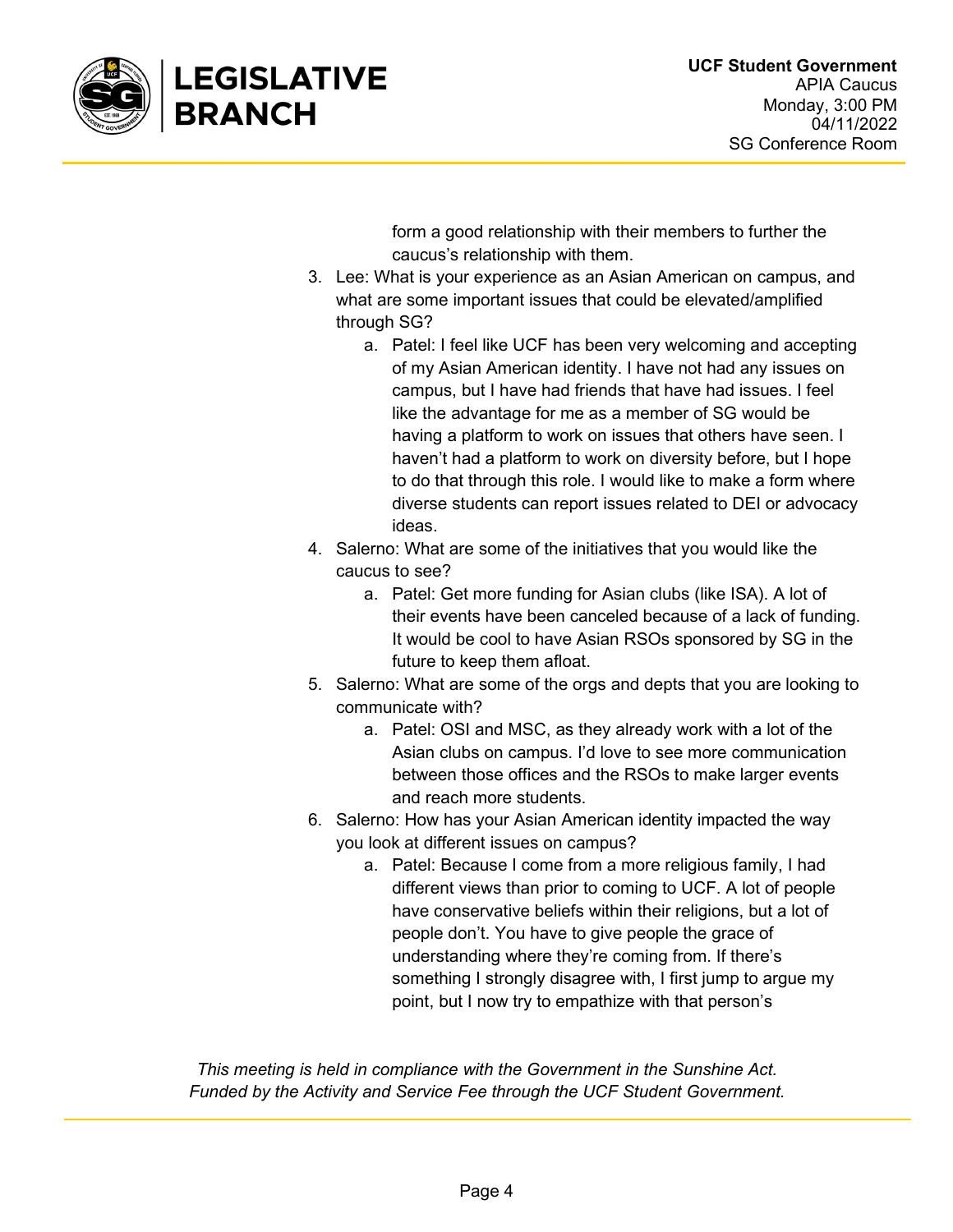

background. Being Asian American has made me more open to seeing where people are coming from.

- 7. Lee: It's popular to say that SG is a learning lab, but there's a lot of accountability you have to take in leadership because SG is so large. You said that you're dependent on mentorship and the guidance of others. What are some of the qualities that you hope to find in a Vice-Chair and what are some personal accountability measures that you hope your committee members hold you to?
	- a. Patel: I'm hoping that the Vice-Chair comes in with a little bit more experience than I have. As accountability comes, if I fail in this position, I am willing to step down from my position. I am open to the committee holding me to my accountability as a leader to continue to push me further.
- iv. Debate
	- 1. Temple: I understand that Senator Patel would come into this position as a new member of Senate, but I would like to draw attention to the fact that I came into the APIA Chair position as a new senator, and that didn't preclude my ability to do well in this role. I see this role as a great opportunity for Senator Patel to grow. I admire that he is seeking out this role despite his lack of experience. I see a lot of potential within him, particularly in his ability to take action. We've talked before, and he has a lot going for him as a freshman senator. I encourage you all to vote in favor of Senator Patel to help him grow into a leadership role and as an individual.
	- 2. Yalamanchili: I'm pleased to say that I will be voting for Senator Patel. I am saying this because he has the determination to do what it takes to be a good Chair of the APIA caucus. I can personally vouch for his character. He is honest, trustworthy, and hardworking, which is necessary for a strong Chair. I believe his identity as an Asian American on campus will provide him with the information he needs to run this caucus effectively.
- v. Voting

1. 9-0-0 Patel is Confirmed

- 14. Final Roll Call: 8/10
- 15. Adjournment: 3:35 p.m.